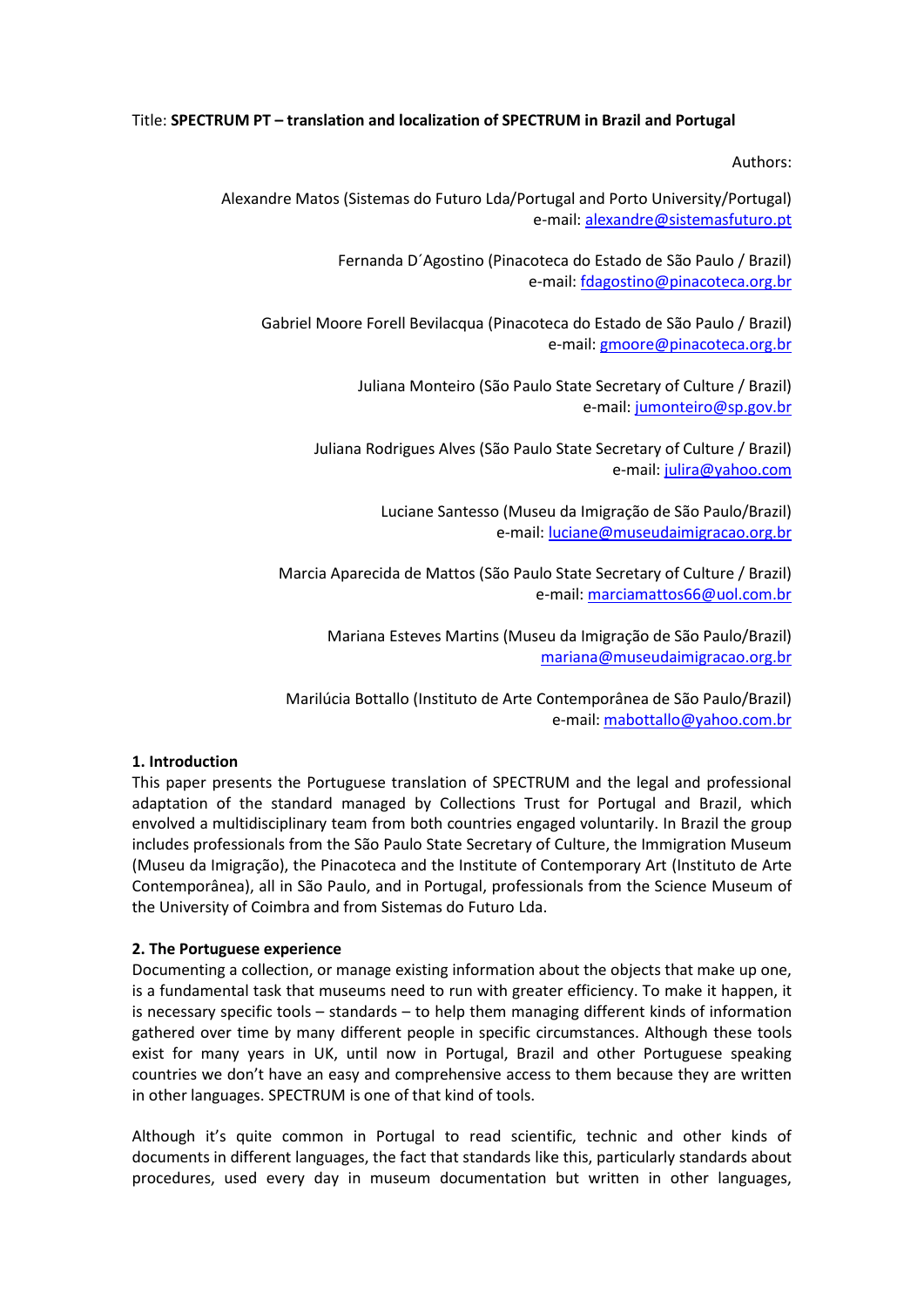compromises its current use. So we realised the need to have a proper Portuguese translation of SPECTRUM and also its adaptation to our national legal contexts.

SPECTRUM is the acronym for "Standard ProcEdures for CollecTions Recording Used in Museums" (Grant, 1994: v), and according to Alice Grant, its a common understanding of best practices for documentation - and management - of museums established in partnership with the museum community in the UK (Grant, 1994: v). It's a community standard, ie, a standard developed through the contribution of various institutions and professionals within a sector of activity with the goal of meeting the needs experienced in that sector. It was first developed in 1991 in the UK with direct input from over sixty museum professionals with experience in the field and indirectly, through advice and feedback from a larger number of entities from museum community (Grant, 1994: v).

The standard first version was published in 1994 and since then Museum Documentation Association and Collections Trust, the institutions responsible for it have published three more versions. The current version, 4.0, edited by Alex Dawson and Susanna Hillhouse represents, in our opinion, the most relevant and important change in the history of SPECTRUM until now, because it addresses problems, reported by users, with the use of the document and this new format facilitate the translation and adaptation of SPECTRUM in other countries.

Although this new version contains the same information and the same procedures, it's now divided in two parts: the standard and its information requirements. The standard contains all 21 procedures from the previous version, but now presented in workflow diagrams facilitating the standard use in the museum current day, followed by the procedure definition and the minimum standard that must be checked when museums want to implement it. The second part contains all the information requirements that the museum documentation system needs to cope with the information created or used in museums management processes. The information requirements can also (should) be used as a tool to evaluate the collections management system used by the museums. These two parts of SPECTRUM are now presented in separated volumes with obvious advantages when implementing the procedures.

Apart from these changes in the description of the procedures, the new version brought two other changes that contributed significantly to simplify the standard and its application to other contexts outside UK. The changes were: the exclusion of sections Before Start, now replaced by a chapter called Legal and Political Context (DAWSON; Hillhouse, 2011: 7), and the Sources of Help and Advice, formerly described in each procedure and now replaced by a set of resources available in the Collections Trust website.

Procedures and information requirements are the central part of the standard. However, when we mention nowadays SPECTRUM in the international museum community we are not only referring to the normative document, but also to a working methodology for the documentation and management of collections. This methodology is supported by the standard documents (4.0 SPECTRUM; SPECTRUM - Appendix I Information Requirements; SPECTRUM Digital Asset Management and SPECTRUM Schema), all of them aided by a set of tools available at Collections Trust website (SPECTRUM Resources and SPECTRUM DAM Resources) and is developed through the contributions of SPECTRUM Community from all over the world.

SPECTRUM is much more than a set of procedures and information requirements for the documentation of collections. It's also a set of good documentation practices for museums and its professionals. SPECTRUM is currently the standard that sustains, through its eight primary procedures, the accreditation of UK museums in the area of documentation. The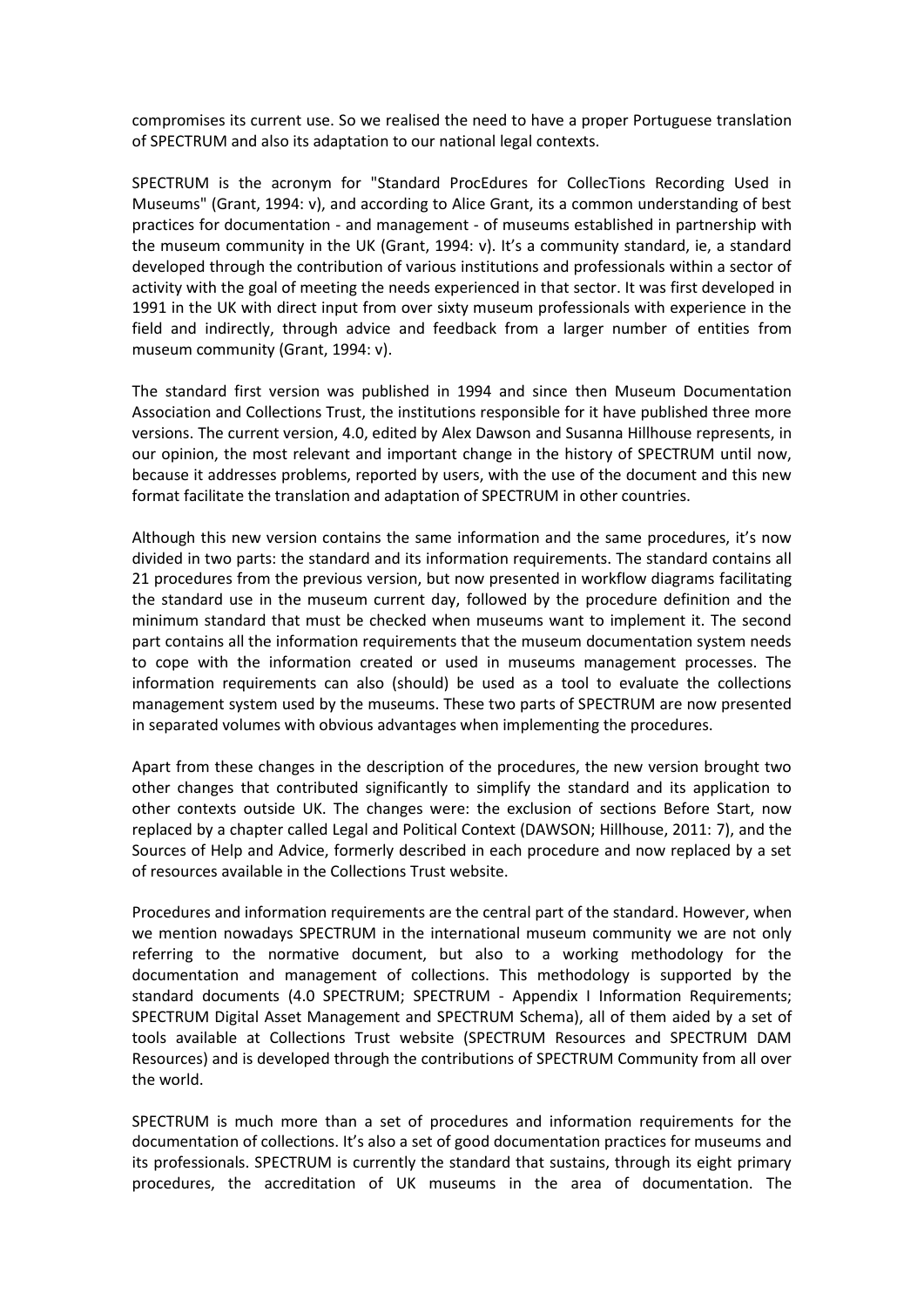implementation procedures in museums promotes the creation of essential tools such as collections management policies, based on the museum mission, and documentation plans that help museums to cope with this subject appropriately.

Its scope is not limited exclusively to the practice of documentation in museums, but also covers the training of museum professionals (not only those directly related with the documentation sector) and museum management subjects. SPECTRUM standard also serves as a diagnostic tool for collections and their documentation, ensuring credibility to information that museum offers to their audience and contributing to a better collections use. It is not therefore a mere standard but rather a comprehensive program that the main objective is to enhance collections.

As in other countries, the Portuguese museum community has SPECTRUM as a reference tool in the documentation and collection management since its first publication. In 1994, when standardization was not a common theme in Portuguese museums, the existence of SPECTRUM would have been of extreme importance. In fact, Portugal only in 1999 had published the first normative documents in this area.

Despite this effort, the Portuguese panorama of standardization in the area continued to be, in our opinion, unsatisfactory. In reality, the professionals were unaware about international standards that allow them to reduce or even eradicate them. We continued in Portugal, to focus the discussion on the tools rather than focusing efforts on concepts and discussion on standards and rules to be adopted in the national context.

In 2008, after a workshop about SPECTRUM internationalization at the CIDOC Annual Conference, we decided to take the Portuguese translation project as a part of our PhD Project at the museum studies department of Porto University. This PhD project allowed us to make, with the support of Sistemas do Futuro Lda and of Coimbra University Science Museum (Portuguese national partner of Collections Trust), the first translation of SPECTRUM and a case study with the documentation system of the museum to test the standard implementation in a Portuguese museum. This first translation was the basis for the SPECTRUM PT project that we are developing with our Brazilian partners in 2014. A project that aims to publish and adapt the standard to our national legal context and also to deliver to museums, documentation professionals, teachers and students a tool for their work.

# **3. The Brazilian standard localization**

The release of a first translation of the SPECTRUM standard for the Portuguese language came to meet one of the goals of the São Paulo State Secretary of Culture and its museums and partners to promote the continuous qualification of the shares of Collections Management through various actions - including the publication of technical reference texts. This particular action is structured in the context discussed here, as a collection entitled "Management Collections Documentation: reference texts" that emerged from the need for standardization to the work of Brazilian cultural collection management, once the publications about this topic in Portuguese language are still rare.

For the feasibility of the localization, it happened a first contact between the Secretary of Culture and the Portuguese team responsible for the first translation from English to Portuguese. Afterwards, the direct partnership with Collections Trust was formalized through a license agreement, making the Pinacoteca and the Immigration Museum - two museums of the Secretariat - the national partners of the British entity.

# **3.1 Localization methodology**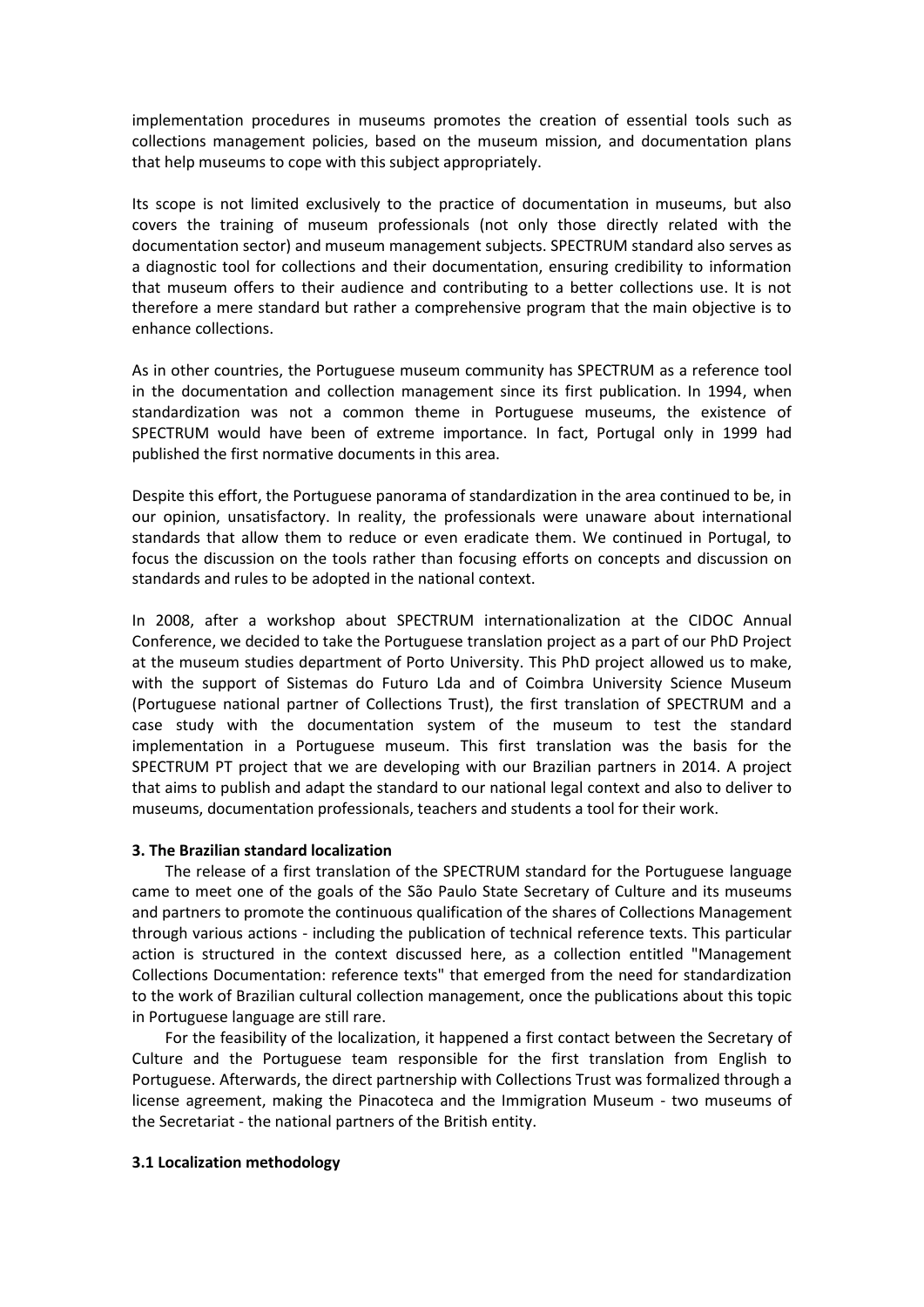Among the challenges encountered, we point out the need for adequacy of the SPECTRUM Standard to a language of Latin origin and to a professional context whose practices and professional bases are very different from the British context, in particular. In relation to this first challenge, it's possible to say that it all comes down to the difference between the linguistic and semantic structures of the Portuguese and English. English, for example, can express various ideas and concepts through the use of few words, while Portuguese often requires the use of multiple words to express just one idea or concept which still does not guarantee that translation from one language to another will be completely equivalent. This variation, which at first seems obvious, influences the way how trends of thought on the activity of documenting collections is organized in each context addressed. To put in more objective terms: what is thought and speech as "documentation in museums" in Brazil is not necessarily what it thinks and talks as "documentation in museums" in the UK. There are different ways of conceiving and expressing this activity in museums. Therefore, the localization of SPECTRUM standard demanded constant attention of the team involved in the project for these issues related to the terminological specificities

Another challenge faced in the project was the extension (in terms of quantity) of the material, as in the case of Appendix 1 - Information Requirements. This appendix complements the standard and provides described and exemplified how to use the 41 Information Groups used to describe the procedures proposed in the first part. This large amount of Information Groups, unfold into 477 Units of Information, and beyond the specificity in relation to the vocabulary that involves to the vocabulary used in the standard - whose translation needed to consider the notes indicated in the previous paragraph - also demanded technical knowledge in the area of Information Systems to understand their logic of organization. This demanded a lot of research on external references, to contextualise the translation, as well to adapt the information to the Brazilian reality. Furthermore, it was also necessary to structure nomenclature patterns, descriptions and examples of application of the units to Portuguese language, to make the understanding easier of the content presented to the readers of the Lusophone world.

Another adequacy important and significant were the references to the standards (formal or informal) that based the development of the fourth version of SPECTRUM, as the PAS 197. A lot of what is mentioned in the SPECTRUM standard, at least in relation to the legislative part and normative refers exclusively to the British context. In Brazil, most of the museums are linked to government public sector, which is supported widely by legislative basis that is distinct from the UK legislation. It also demanded efforts from the team in order to consolidate as much as possible, including the laws, rules and other legal instruments that could have some influence on the application of SPECTRUM in the country. This research resulted in a several number of footnotes and extra explanations all incorporated into the document, in order to get the attention of Brazilian reader about what needs to be observed by them, when interested in using the standard.

#### **4 – Prospects for the future para o futuro**

The expectation as from the publication of the translation of the SPECTRUM to the Portuguese language is that the countries who holds the licenses of use can develop a glossary of terms for the lusophone universe and apply themselves SPECTRUM's procedures for managing their collections. It is also expected that the national partners, particularly in the case of Brazil, can participate in more methodological discussions for incorporation of the professional experiences of documentation in museums in general discussions of the Collections Trust, in view of the organization's objective is to internationalize increasingly.

It is also expected with the results of this project a contribution to the management of museum collections, providing managers with information for improving the organizational actions. For this, it is noteworthy that the data (organized and accessible) of the walkthrough